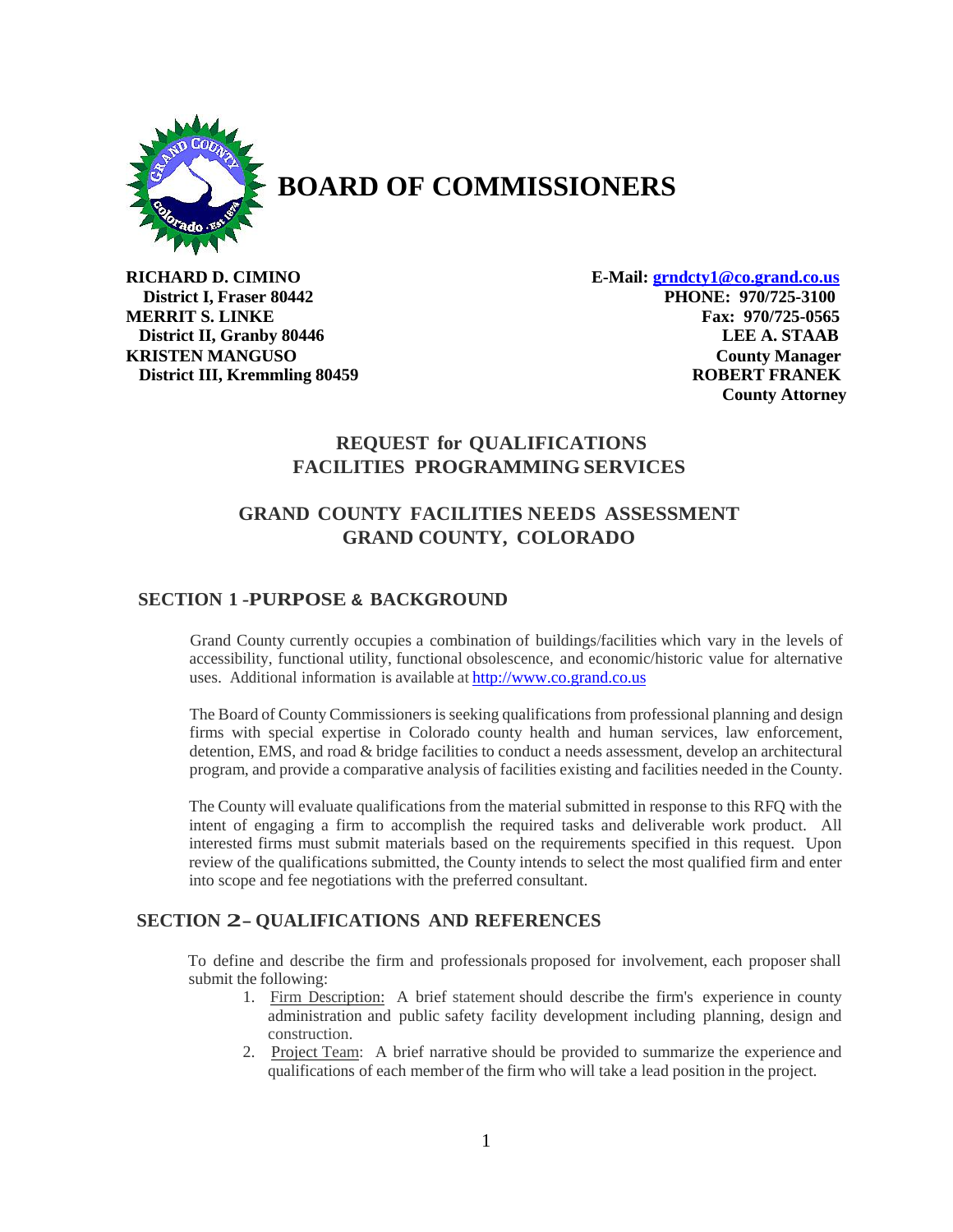- 3. References: A minimum of four owner/user references for similar projects that show the firm's experience and proficiency in planning, design and construction under constrained budgets should be provided.
- 4. Required Insurance: The consultant shall procure and maintain for the duration of the Agreement, insurance against claims for injuries to persons or damage to property that may arise from or in connection with the performance of the work hereunder by the Consultant, its agents, representatives or employees. The minimum scope of insurance shall include a minimum of \$1,000,000 for commercial general liability and automobile liability insurance. Consultant shall furnish the County with original certificates and a copy of the amendatory endorsements, including but not necessarily limited to the additional insured endorsement, evidencing the insurance requirements of the consultant before commencement of the work.

# **SECTION <sup>3</sup> - SCOPE OF WORK**

Proposers shall provide a narrative describing the project planning approach proposed for completion of the work. The project planning approach shall, at a minimum, include an initial meeting with Grand County Facilities Steering Committee and provide interim reports to the Committee.

The final work product must be prepared as a satisfactory deliverable to the County using a non-proprietary format for the exclusive use of the County. Facilities Programming Services will include:

### **Phase 1: Assessment of Existing Facilities**

- a. Review base drawings and surveys of existing sites and buildings provided by the County.
- b. Perform a site visit to each facility to review conditions. Identify information lacking on base drawings.
- c. Assessment shall include facilities currently owned by the County as well as sites under consideration for future County purchase and/or use.
- d. Conduct a facility condition survey of County facilities and provide a written narrative of building conditions, identifying deficiencies, suitability, and opportunities. The assessment shall include a review of mechanical, electrical, and plumbing systems.
- e. Grand County Operations to be studied under Phase 1:
	- Public Health department Grand County;
	- Human Services department Grand County;<br>• Fmergency Medical Services Grand County;
	- Emergency Medical Services Grand County;
	- Road & Bridge Department Grand County;
	- Grand County Sheriff's Office
- f. Facilities to be included in the study:
	- Grand County Jail
	- Grand County Sheriff's Office
	- Human Services Building(s) Grand County;
	- Public Health Building Grand County; and
	- Emergency Medical Services Buildings Grand County

#### **Phase II: Needs Assessment**

- a. Develop assessment of space and functional needs for each operation (department) included in the study. Assessment will incorporate meetings with individual departments.
- b. Study shall include assessment and tabulation of current space needs.
- c. Develop space needs projections for 5 years and 30 years from current use.
- d. Tabulations shall include comparison of surplus and shortfall of space use against current facility capacities.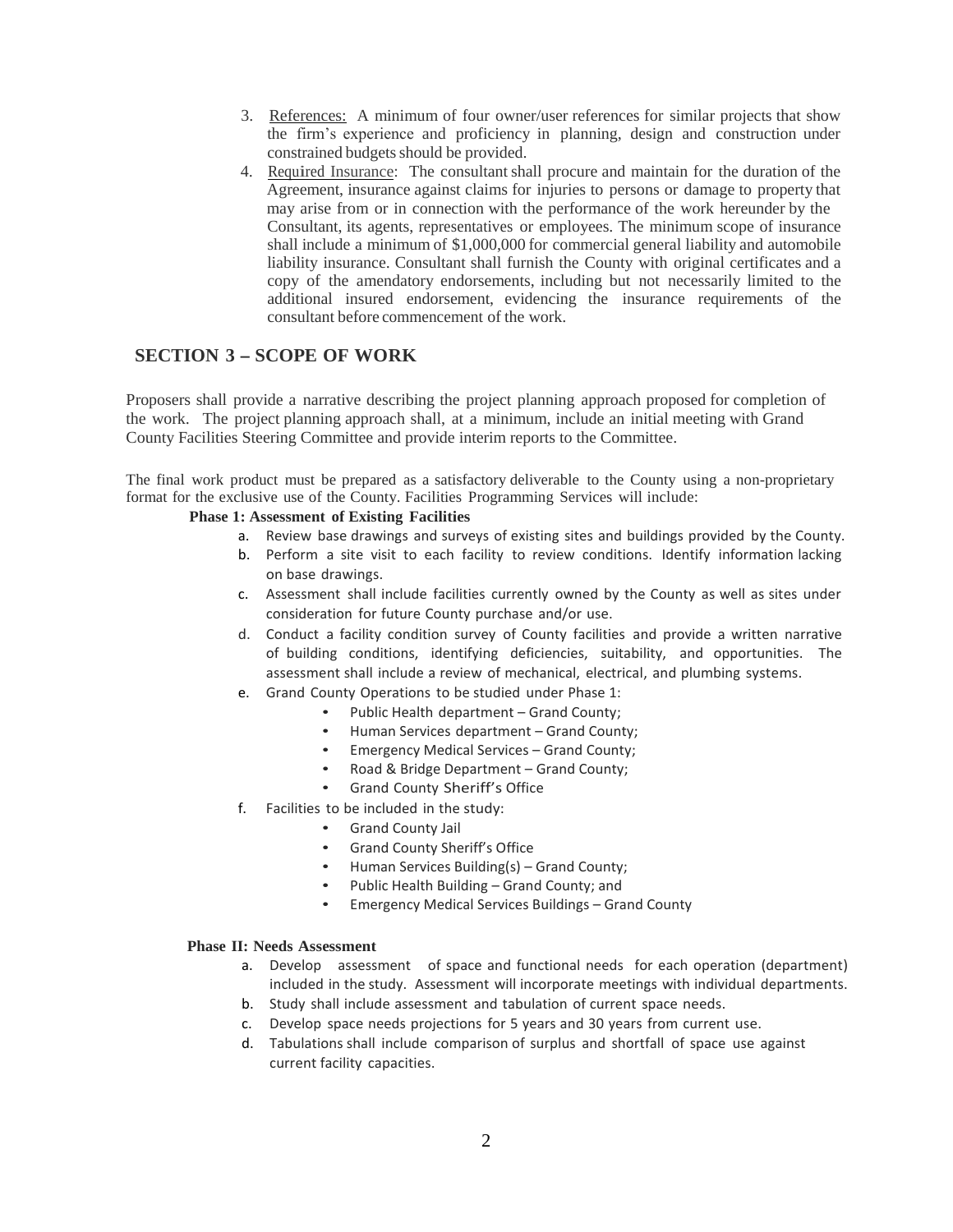#### **Phase III: Conceptual Alternative Recommendations**

- a. Prepare alternative outcomes to address space needs identified in Phase II.
- b. Studies shall consider options for:
	- Renovations of existing facilities;
	- Additions to existing facilities;
	- New construction; and
	- Site assessment of build-out and site capacity for sites either currently owned or under consideration by Grand County.
- c. Concept Studies shall include:
	- Site plans which utilize block diagrams for additions, renovations, or new construction;
	- Concept alternatives to County officials, and with the guidance of the County, and identify the preferred alternatives.

#### **Phase IV: Final Report and Cost Estimate**

- a. Develop a concept cost estimate with itemized total project cost estimates for each of the final alternatives selected from Phase III.
- b. Summarize the conclusions of phases I, II, and III in a report and present report to Grand County officials.

### **SECTION 4 -STATEMENT OF QUALIFICATIONS FORMAT**

The Statement of Qualifications should contain a brief introduction summary of no more than three pages including a statement to establish an understanding of the project and scope of work followed by the required qualifications and references. The submittal shall not exceed a total of 10 pages.

Provide a time frame for completing the project and delivery of Final Report.

# **SECTION 5- GENERAL INSTRUCTIONS**

- 1. Submit ten (10) bound copies of the proposal and a pdf copy on CD. The cover should be titled and include the d a te of submission, name of the firm, and the firm's primary contact with phone number and address.
- 2. A transmittal/introductory letter signed by the firm's primary contact should accompany the proposal.
- 3. All parts of the proposal and transmittal letter should be sealed in an envelope or carton and marked on the outside with the words "Professional Qualifications - Grand County Facilities" Mail or deliver to:

Grand County Board of Commissioners 308 Byers Ave / Box 264 Grand County, Colorado 80451 Attn: Lee Staab, Grand County Manager

- 4. Proposals are due by 10:00 a.m. MDT on June 25, 2018. Any proposal received after this time will be marked "Received Late" and returned unopened to the sender. Grand County reserves the right to reject any or all submitted qualifications and to waive informalities or irregularities in the proposals.
- 5. Any questions concerning this RFQ should be directed to Lee Staab, Grand County Manager, by phone at 970.725.3100, or by email at <u>Istaab@co.grand.co.us</u> A copy of the question and